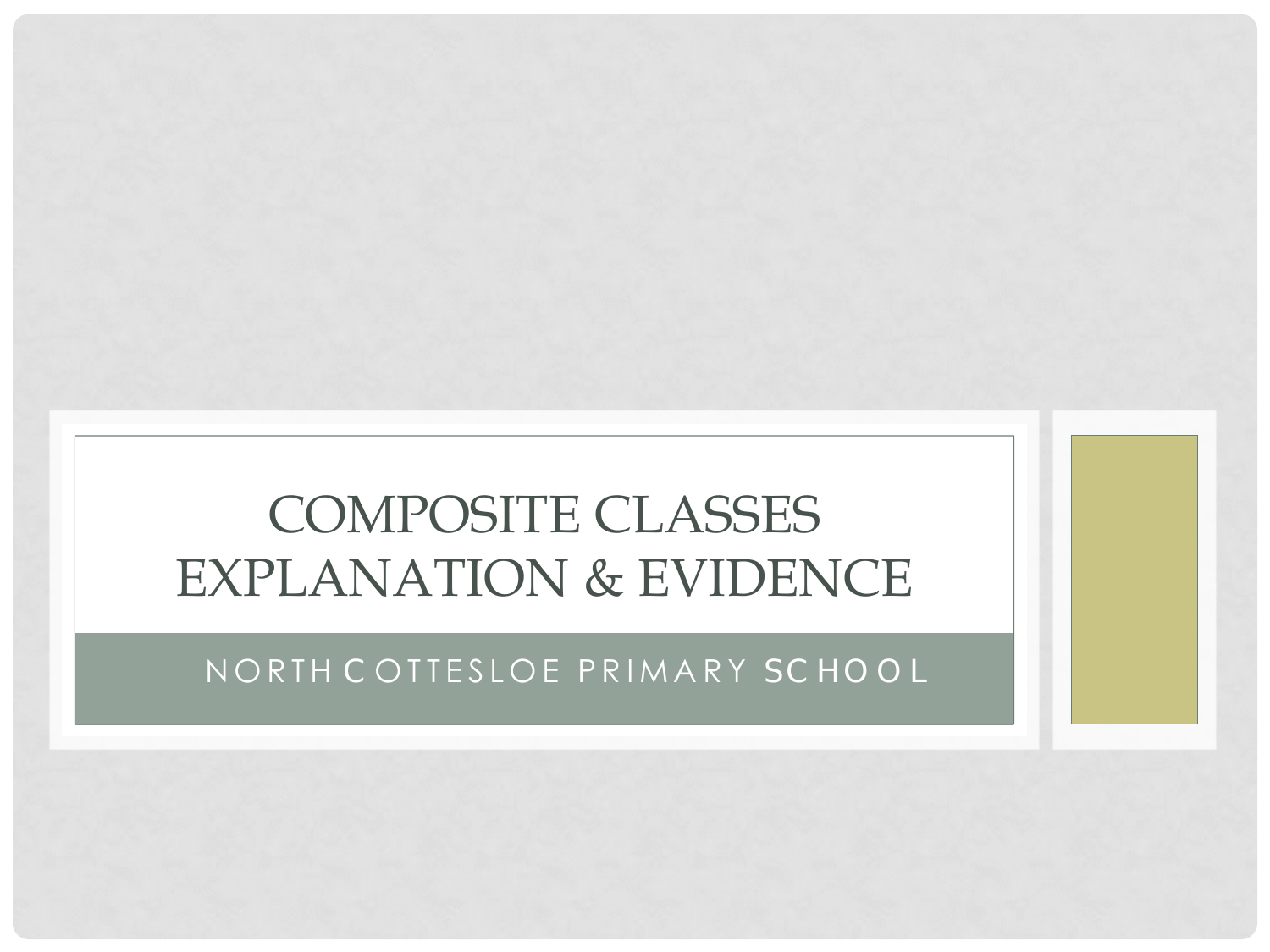

Although a child may be chronologically older or younger than their maturity, social and learning needs are uniquely their own. This is the case across all classes, whether they be a composite or not.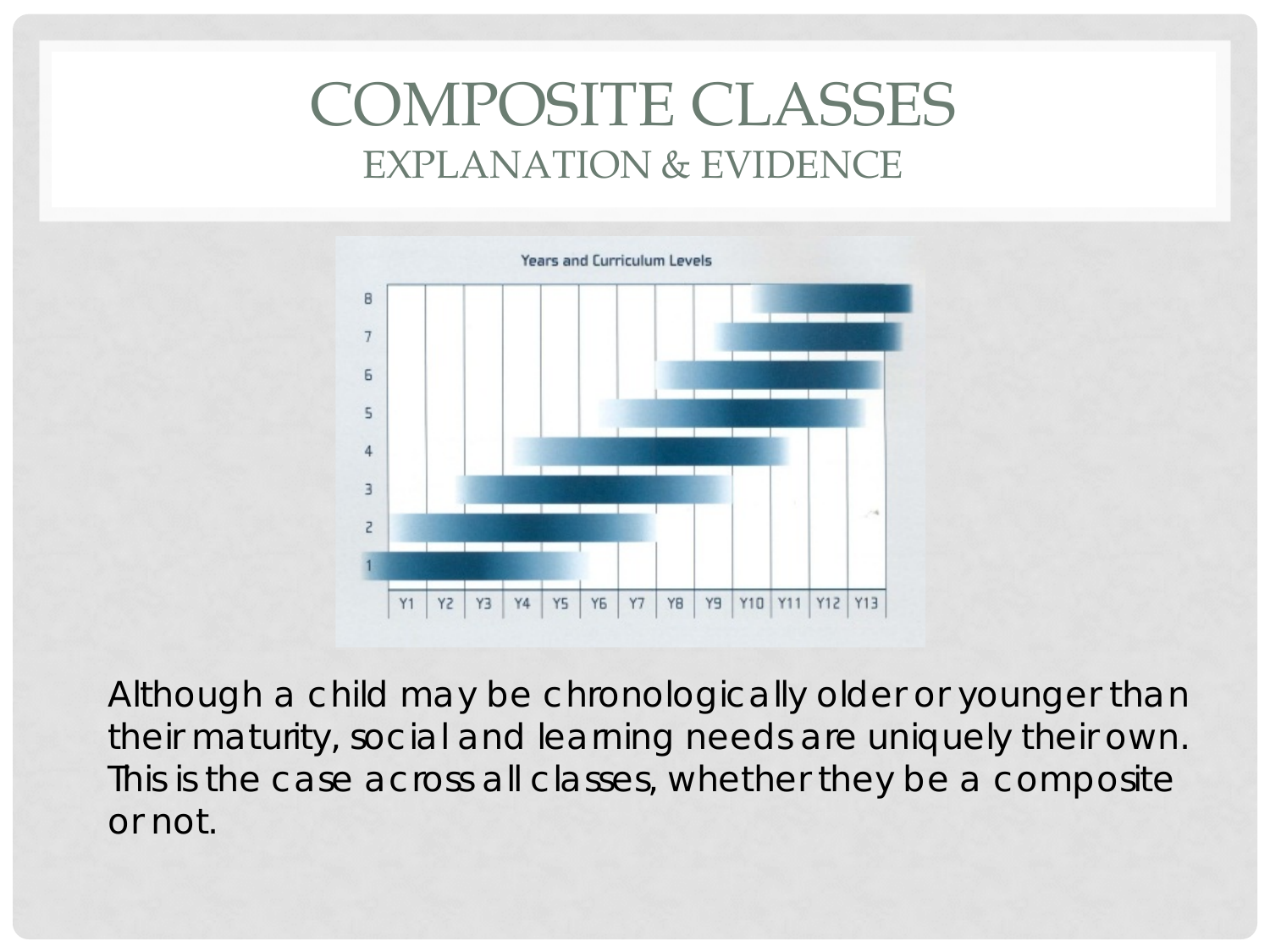# **What does the research say?**

In a nutshell………

- There is no empirical evidence for any assumption that student learning is hindered in composite classes.
- Education Experts agree that composite classes are not educationally detrimental for the acceleration of gifted students.
- Composite classes actually encourage more of a family or community atmosphere.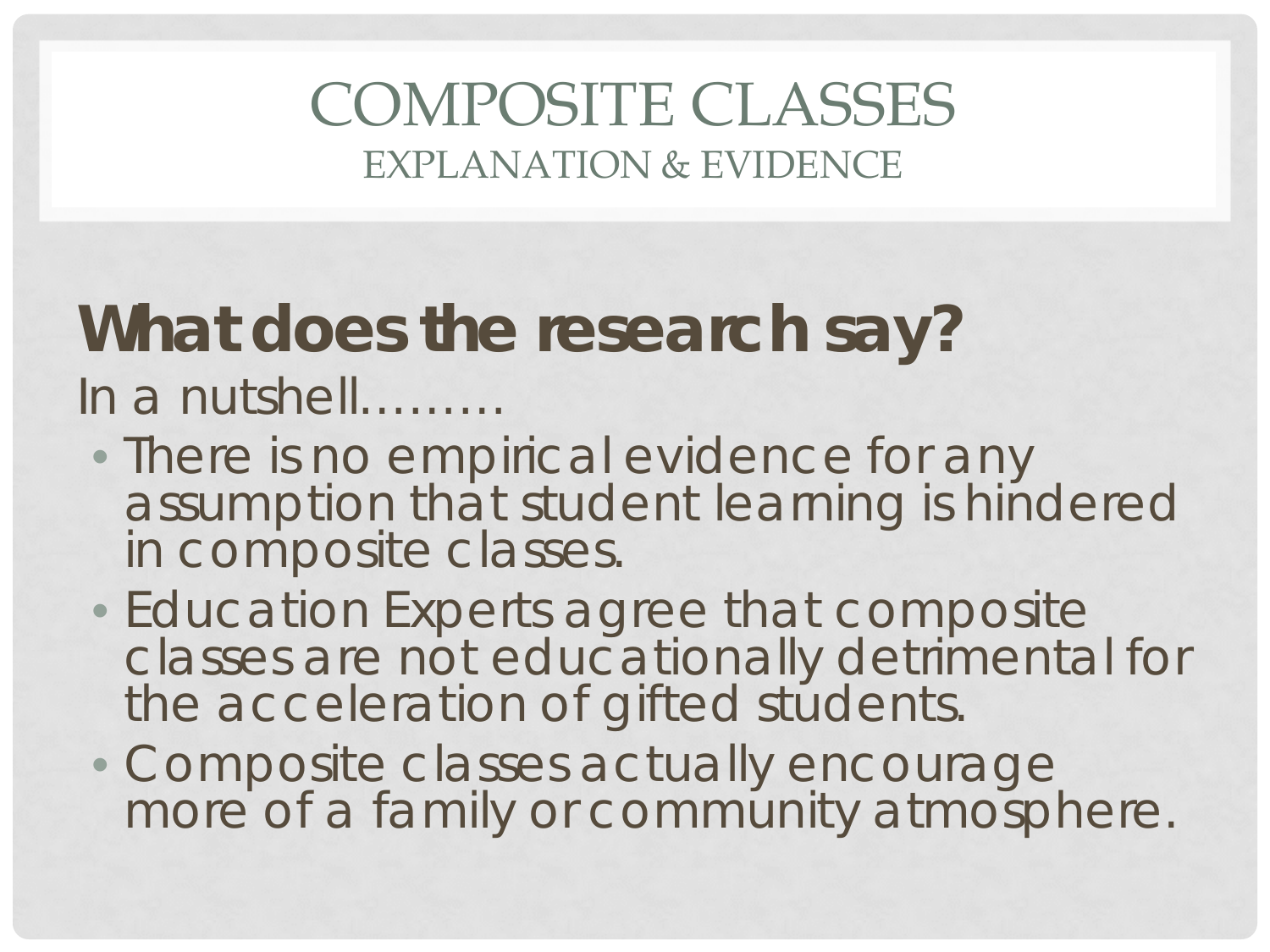- Anderson & Parvon (1993) analysed 64 research studies in the US and Canada and found that schools with composite classes were **most likely to benefit children** from all circumstances and all ability ranges.
- A major review of international research into multi-age classes was undertaken by Veenman (1995 & 1996). He investigated 56 different studies from 12 countries (including Australia) and found that the academic performance of pupils in composite classes was **no worse or no better** than that of pupils in single-age classes.
- Whilst research into academic aspects of composites shows it makes no difference to performance whether students are in a straight year group or in a multi-age class – it's the teacher who makes the difference – there is evidence to suggest that **composites enhance self-esteem, decrease behavioural problems, reduce the impact of labelling, encourage the formation of positive communities and lead to social growth.**

http://www.schools.nsw.edu.au/media/downloads/schoolsweb/studentsupport/ programs/classsize/multiage/multi\_age.pdf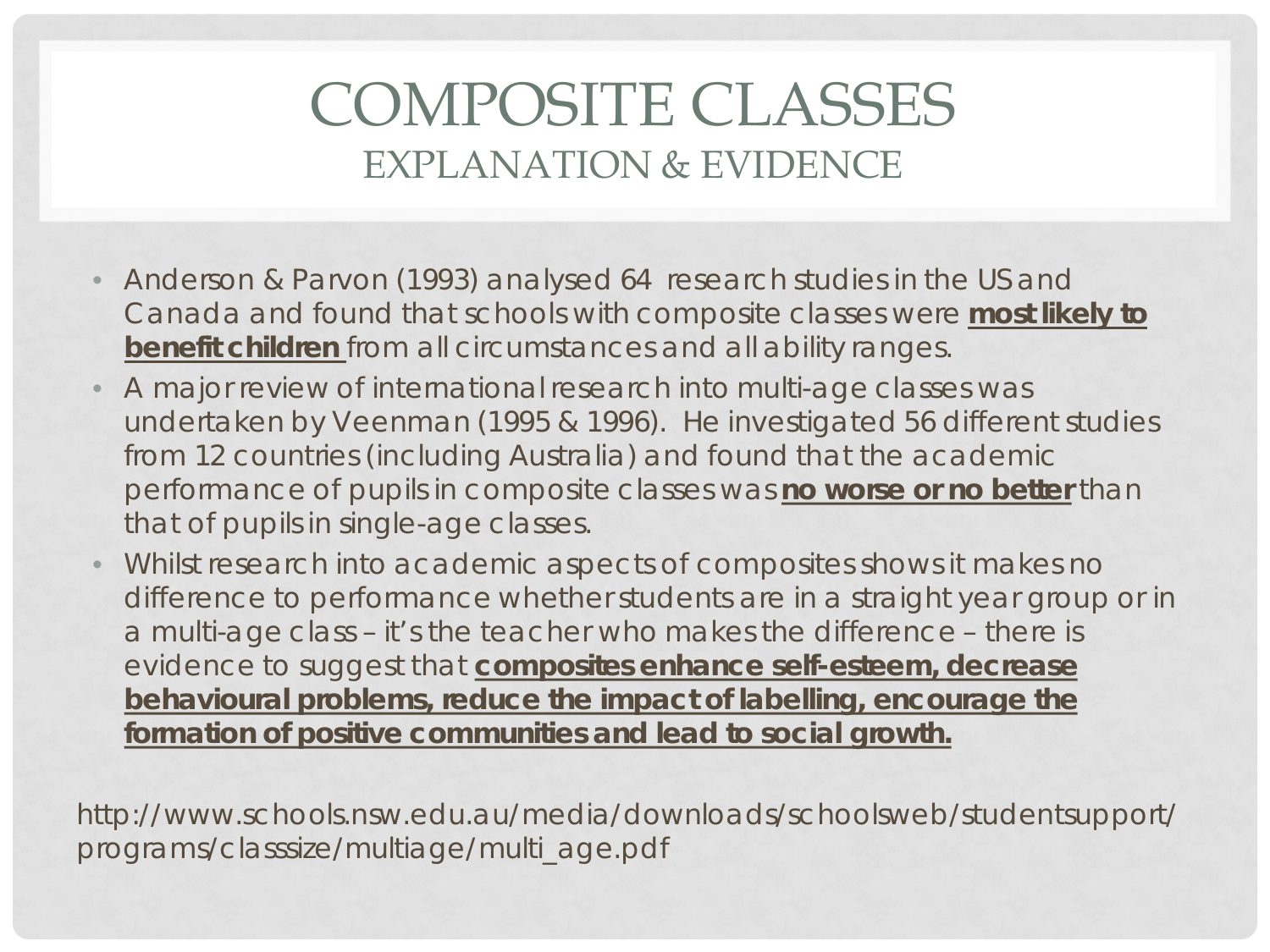The most important variable determining student academic and social success is the quality of the teacher.

**John Hattie (2003), Teachers Make a Difference**

Hattie reviewed and synthesised over 500 000 different studies to determine the influence of different effects on overall student achievement.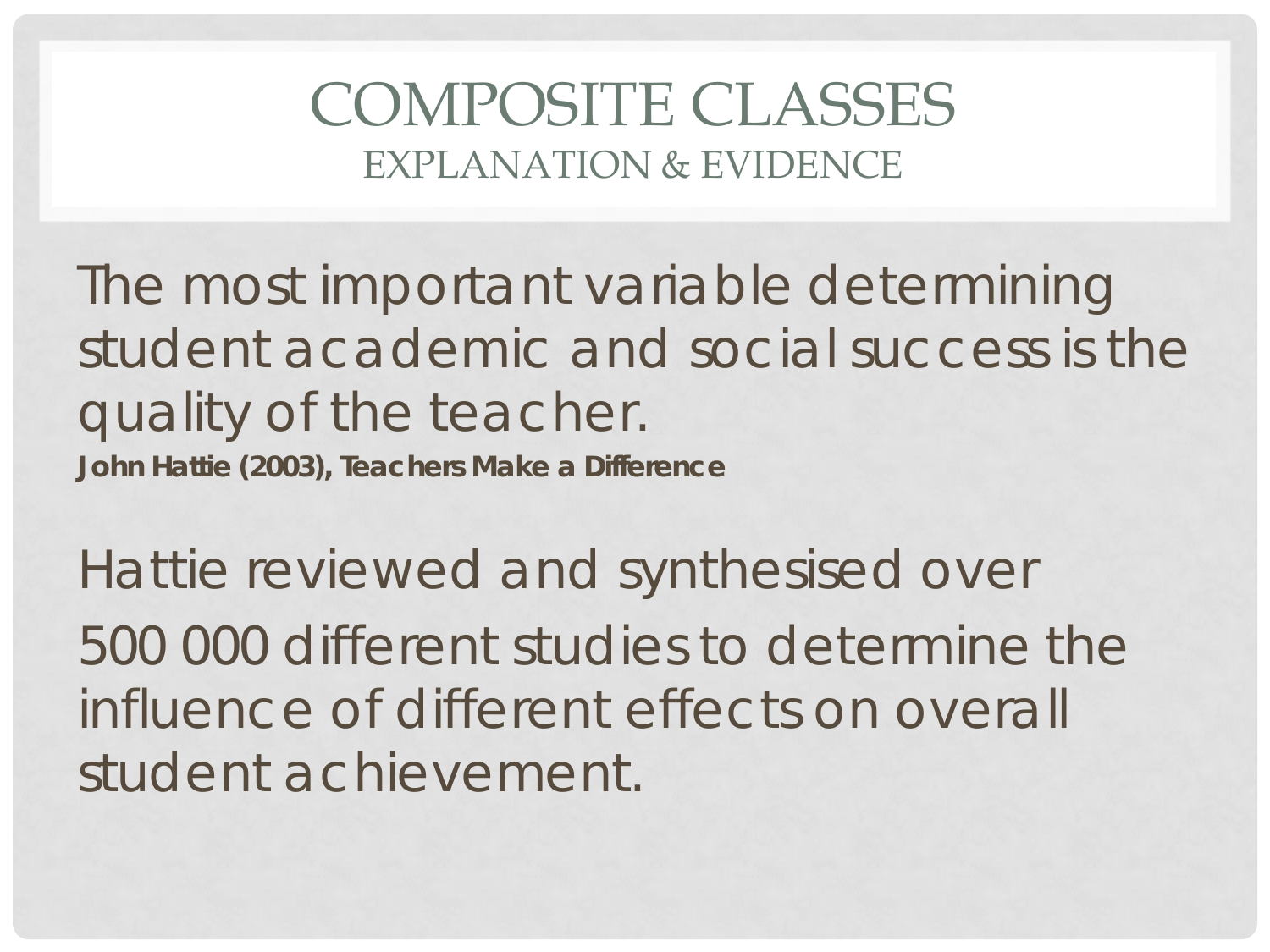### **The Child**

The biggest impact on overall student achievement was the child – what does the individual child bring to the table. Of note, is that the teacher can impact on building on what the child does bring in terms of ability and potential.

■ Child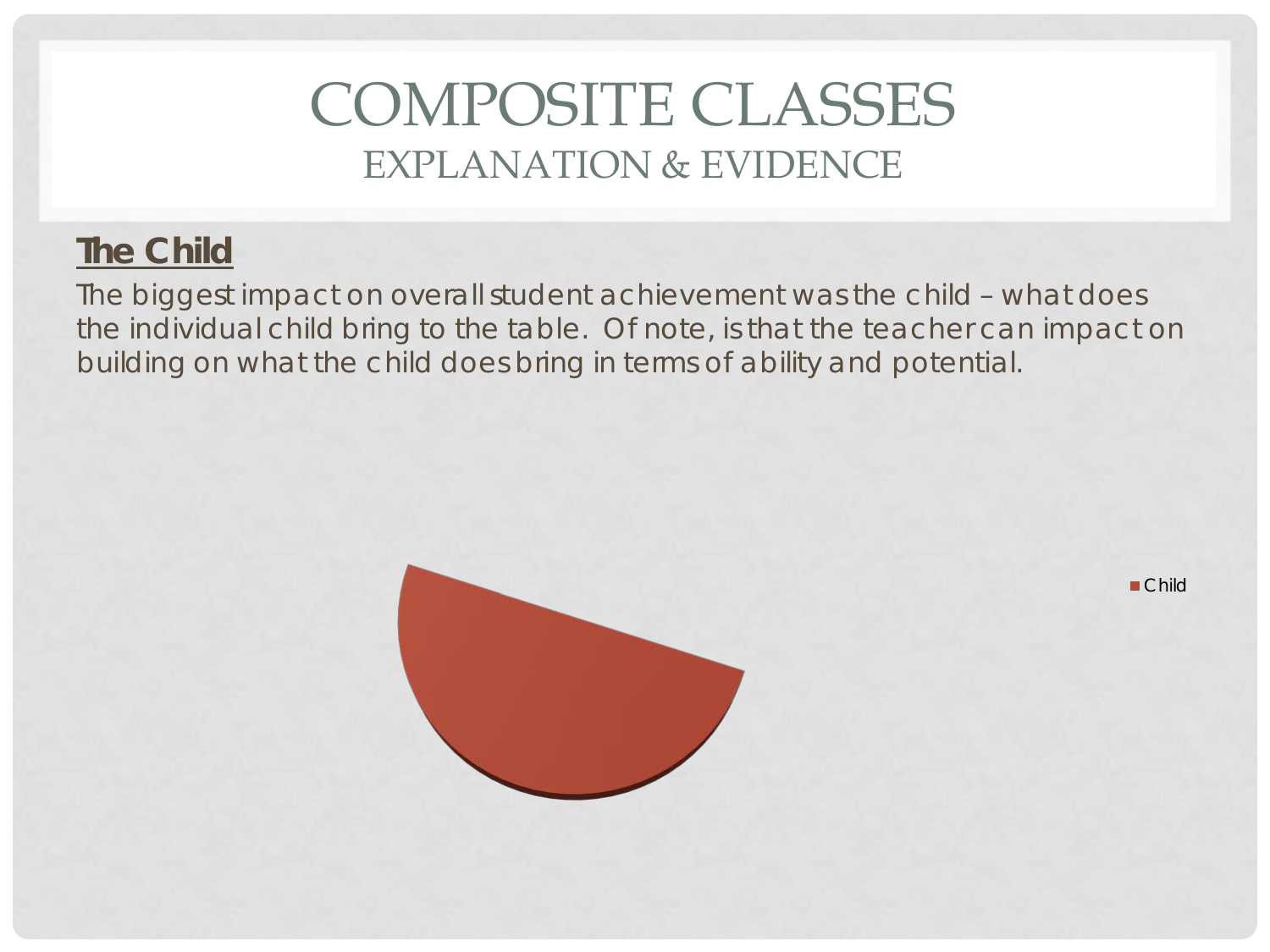#### **Peers**

'It does not matter too much who you go to school with.' Researchers were surprised that peers had little or no impact on overall student achievement.



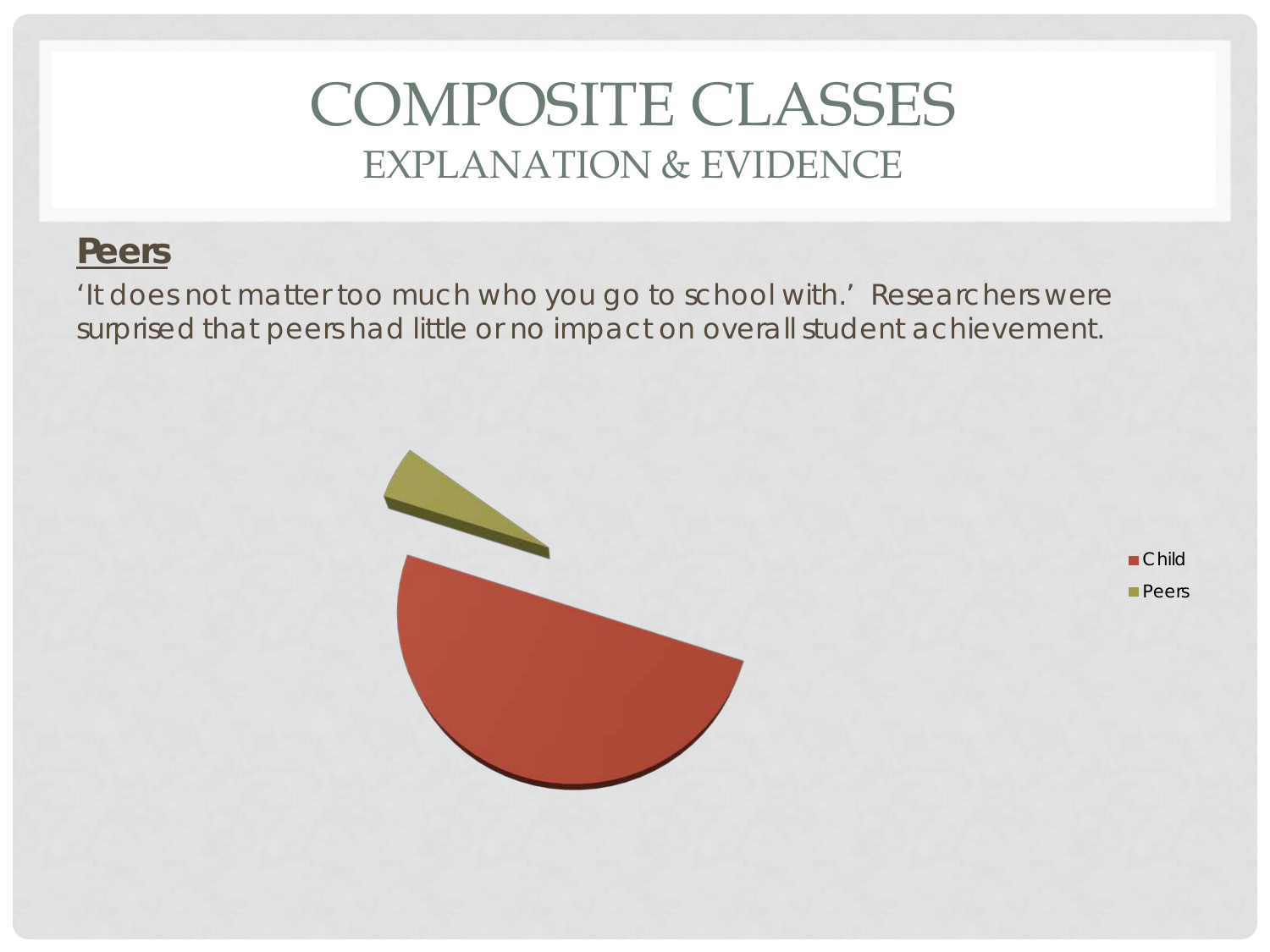### **Home**

'Considering that the major effects of the home are already accounted for by the attributes of the student. The home effects are more related to the levels of expectation and encouragement, and certainly not a function of the involvement of the parents or caregivers in the management of schools.'



■ Child **Peers**  $H$ ome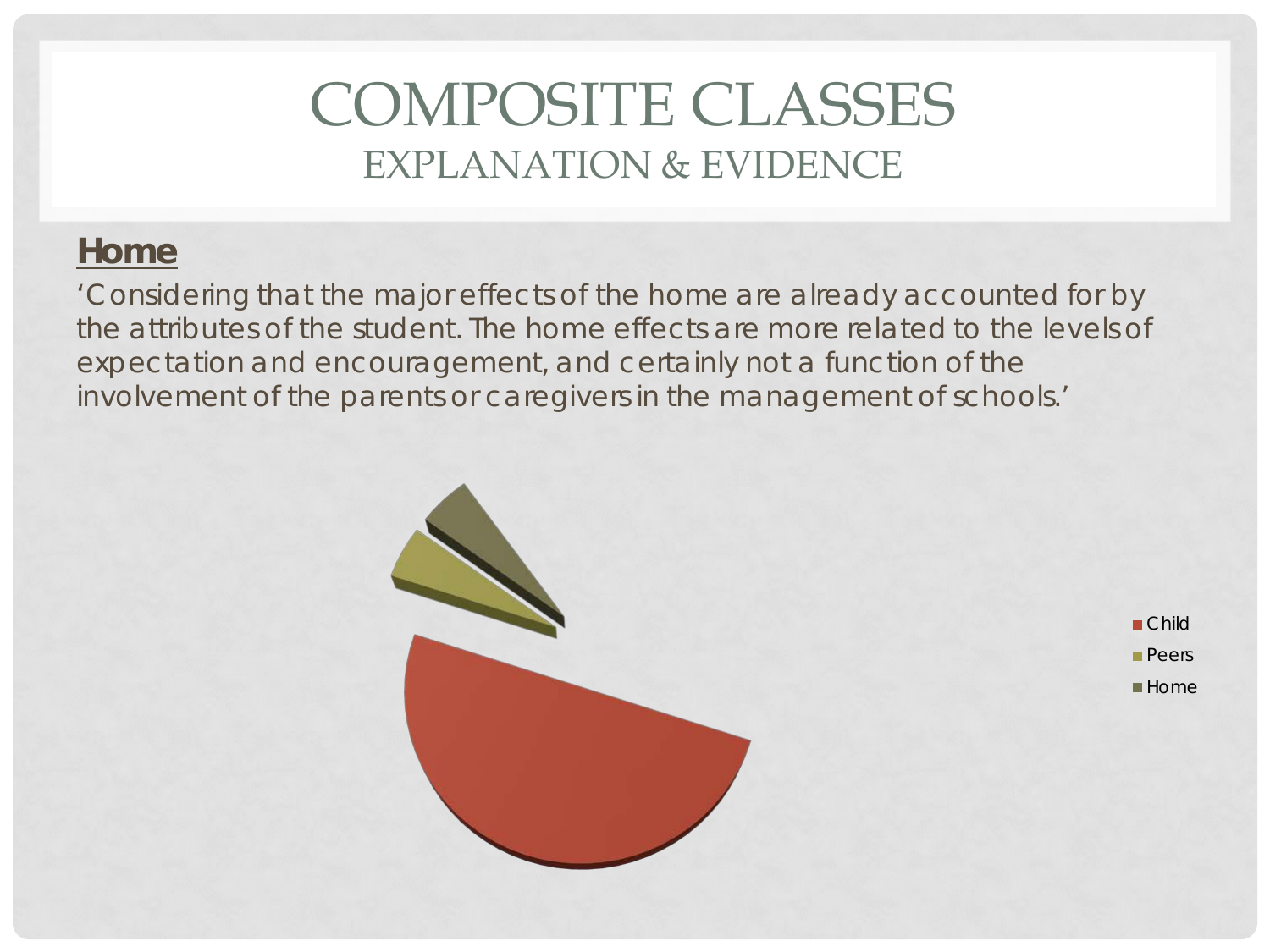### **The School**

Surprisingly……'Schools barely make a difference to achievement. The discussion on the attributes of schools – the finances, the school size, the class size, the buildings are important as they must be there in some form for a school to exist, but that is about it.'

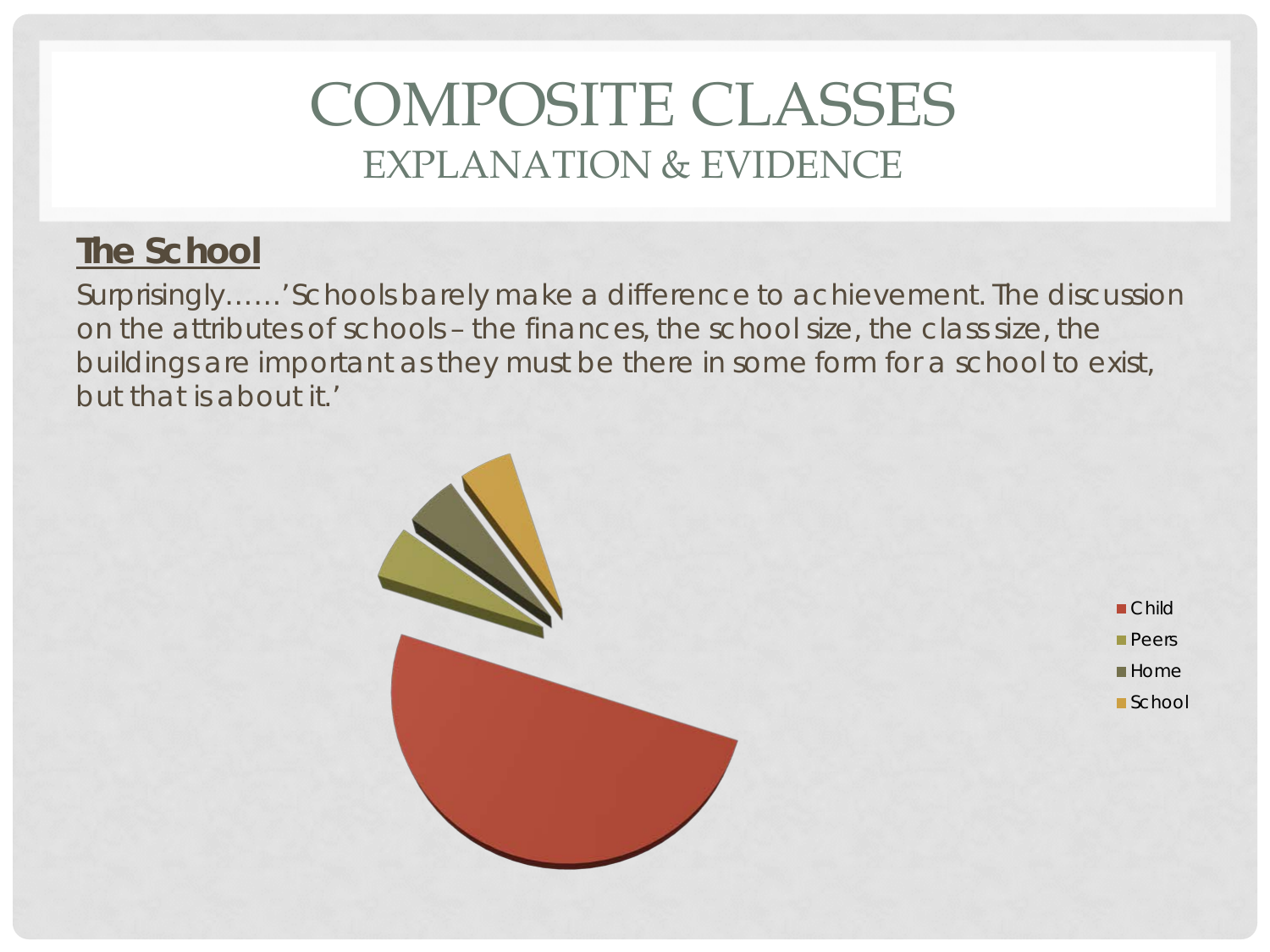### **The Principal**

Principals who create a school with high student responsiveness rather than bureaucratic control, who create a climate of psychological safety to learn, who create a focus of discussion on student learning have the influence.